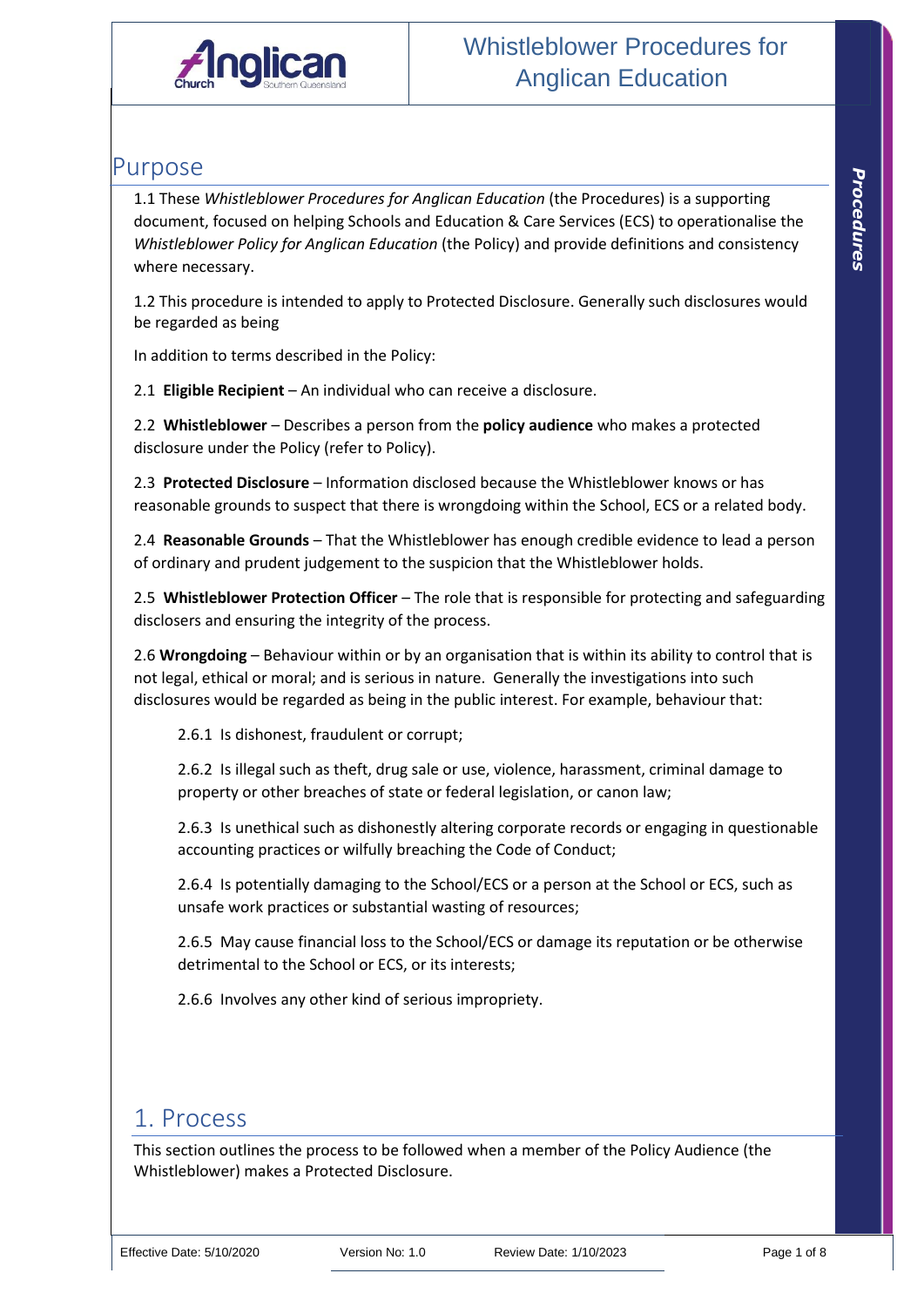

#### **3.1 Reporting structure and the identification of Eligible Recipients.**

#### 3.1.1 **Schools**:

a. Protected disclosures are to be made to the Head of the School, unless the wrongdoing relates to the conduct of the Head of the School or the Chair of the School Council.

b. Where the wrongdoing relates to the conduct of the Head of the School, the protected disclosure is to be made to the Chair of the School Council.

c. Where the wrongdoing relates to the conduct of the Chair of the School Council, the protected disclosure is to be made to the Executive Director, ASC.

#### 3.1.2 **Education & Care Services (ECS):**

a. Protected disclosures are to be made to a Nominated Supervisor, unless the wrongdoing relates to the conduct of the Nominated Supervisor.

b. Where the wrongdoing relates to the conduct of the Nominated Supervisor the protected disclosure is to be made to the Head of School (where an ECS is associated with a School) or the Executive Director, ASC (where an ECS is either parish based or associated with a School).

3.1.3 Where the wrongdoing relates to the conduct of the Executive Director, ASC, a protected disclosure can be made to the General Manager, Anglican Church Southern Queensland (ACSQ) and the ACSQ Whistleblower Policy and Procedure will apply.

3.1.4 Where the Head of School, Chair of School Council, or Nominated Supervisor of an ECS receive, as an Eligible Recipient, a Protected Disclosure, they are to brief the Executive Director, ASC as soon as practicable.

#### **3.2 Whistleblower Protection Officers**

3.2.1 In Schools, with consideration to both business continuity and adequate support for the Policy Audience, the Head will nominate at least one position to undertake the role of Whistleblower Protection Officer, e.g. the Human Resource Manager.

3.2.2 In ECS, with consideration to both business continuity and adequate support for the Policy Audience, the Nominated Supervisor will nominate at least one position to undertake the role of Whistleblower Protection Officer, e.g. the Human Resource Manager or ECS Coordinator.

3.2.3 The Executive Director, Anglican Schools Commission, with consideration to both business continuity and adequate support for the Policy Audience, will also nominate at least one position to undertake the role of Whistleblower Protection Officer, e.g. Manager of Systems Compliance.

3.2.4 The above appointments will be detailed in an appendix to these procedures when published by the ASC and each School or ECS, including on each organisation's website.

3.2.5 A member of the Policy Audience who is considering making a Protected Disclosure may discuss the Whistleblower process with the Whistleblower Protection Officer prior to making a formal disclosure to an Eligible Recipient.

3.2.6 The Whistleblower Protection Officer is able to provide advice to an Eligible Recipient on the appropriate handling of a disclosure.

#### **3.3 How should a Protected Disclosure be made?**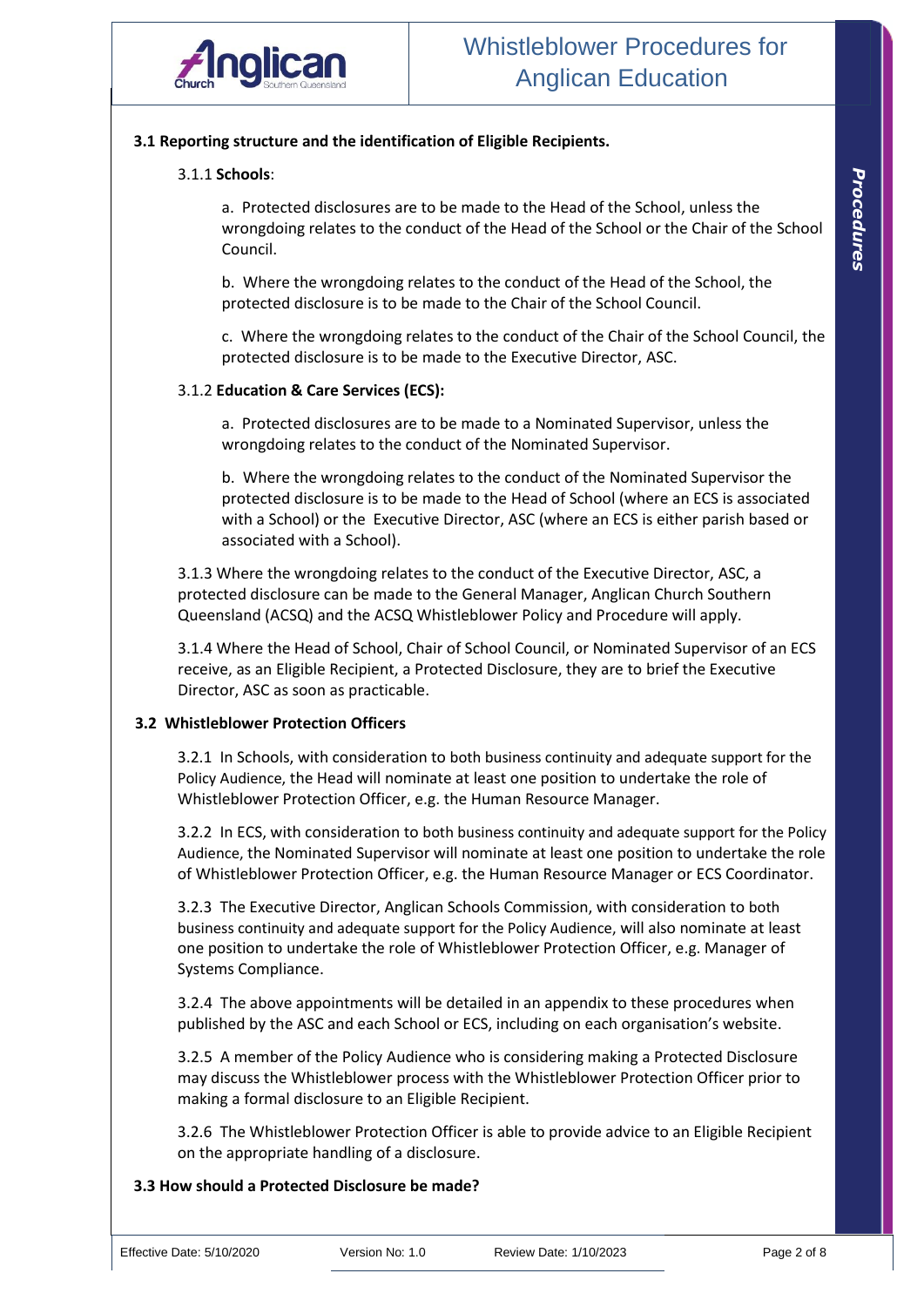

3.3.1 Any member of the Policy Audience that detects or has reasonable grounds for suspecting Wrongdoing is encouraged to take action as a Whistleblower by raising their concerns through a Protected Disclosure directly to the appropriate Eligible Recipient.

3.3.2 On making the Protected Disclosure, the Whistleblower is to identify the matter as a Protected Disclosure under the Policy.

3.3.3 Protected Disclosures may be made securely and confidentially through post or email, via telephone or face to face to any of the Eligible Recipients identified above.

#### **3.4 Confidentiality of the Whistleblower's Identity and Protected Disclosures**

3.4.1 If a member of the Policy Audience makes a Protected Disclosure about suspected or alleged Wrongdoing under this procedure, the primary requirement is that the Eligible Recipient to whom the disclosure is made must not disclose, either the identity of the Whistleblower or any information that would lead to their identification other than in line with these Whistleblower Policy and Procedures. The exceptions to this are where the information disclosed is:

- a. To a Whistleblower Protection Officer;
- b. With the Whistleblower's consent (including to an Investigation Officer);

c. To the Non-State School Accreditation Board, the Department of Education, the Queensland College of Teachers, the Queensland Police Service or the Australian Federal Police;

- d. To a legal practitioner to obtain advice;
- e. Required or authorised by law and/or;
- f. Necessary to further any investigation.

3.4.2 There may also come a time where it may be necessary to disclose the fact and substance of a Protected Disclosure to the alleged perpetrator of the wrongdoing. Although confidentiality will be maintained to the maximum extent possible, in some circumstances, the source of the Protected Disclosure may become obvious to the alleged perpetrator of the Wrongdoing.

3.4.3 The School, ECS and the ASC will take reasonable precautions to store any records relating to Protected Disclosures securely and permit access to authorised persons only. Unauthorised disclosure of information relating to a Protected Disclosure, the identity of the person making the Protected Disclosure or information from which the person making the Protected Disclosure could be inferred, other than the exceptions outlined in 3.4.1 and 3.4.2, is in breach of the Policy, will be regarded seriously and may result in disciplinary action which could include dismissal.

#### **3.5 Protection of Whistleblowers**

3.5.1 Anglican Schools and ECS are committed to protecting and respecting the rights of a Policy Audience member who makes a Protected Disclosure. Any retaliatory action or threats of retaliatory action against any person who has made or who is believed to have made a Protected Disclosure, or against that person's colleagues, employer (if a contractor) or relatives, will not be tolerated.

3.5.2 The person making the Protected Disclosure must not be disadvantaged or victimised by having made the disclosure and must not:

- a. Be dismissed;
- b. Be demoted;
- c. Be harassed in any way;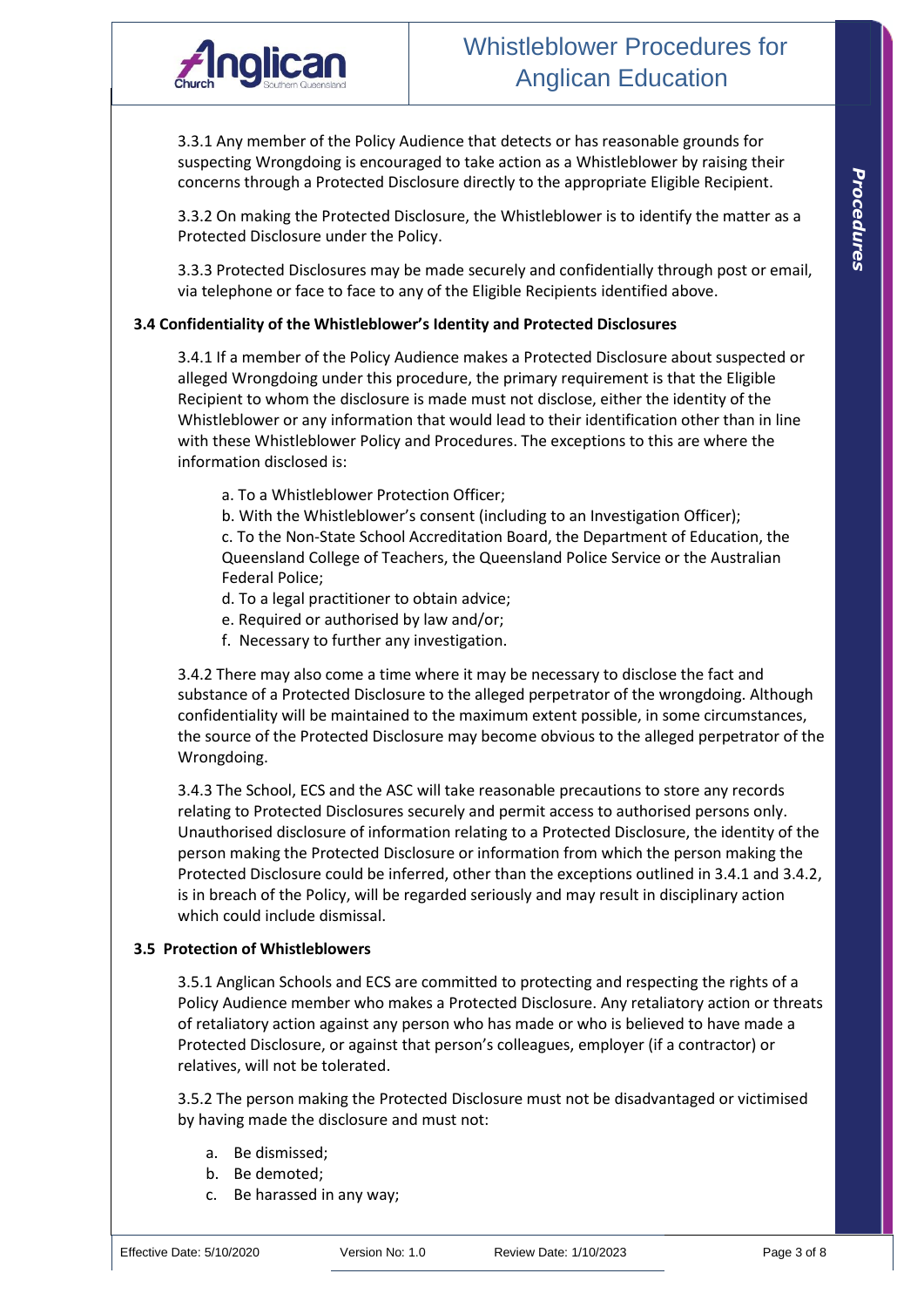

- d. Be discriminated against in any way;
- e. Suffer from any psychological harm;
- f. Suffer from a current or future bias by their manager or others within ACSQ;
- g. Receive threats of any of the above.

3.5.3 Any such retaliatory action or victimisation in reprisal for a Protected Disclosure made under this procedure will be treated as serious misconduct and will result in disciplinary action which may include termination of employment.

3.5.4 If a policy audience member who has made a protected disclosure believes retaliatory action or victimisation has occurred or been threatened, the person who made the disclosure has the right to make a submission to the Whistleblower Protection Officer for action.

#### **3.6 Disclosers Implicated by the Protected Disclosure**

3.6.1 If a member of the Policy Audience making a Protected Disclosure may be implicated in the matter being disclosed, that person must not be subjected to any actual or threatened retaliatory action or victimisation in reprisal for making a disclosure under this procedure. However, making a disclosure will not necessarily protect the Whistleblower from the consequences flowing from their involvement in the Wrongdoing which is the subject of their disclosure.

3.6.2 A person's liability for their own conduct is not affected by their disclosure of that conduct under this procedure. However, in some circumstances, an admission may be a mitigating factor when considering disciplinary or other action.

#### **3.7 Anonymous Protected Disclosures**

3.7.1 Whilst it is permitted under legislation for Protected Disclosures to be made anonymously, the reality is that anonymous disclosures will provide significant limitations that will likely inhibit a proper and robust investigation to occur. In any case, anonymous disclosures will be investigated to the maximum extent permitted by the anonymity. The Whistleblower Protection Officer can provide information to a member of the Policy Audience on how to make an anonymous disclosure.

3.7.2 Whistleblowers who wish to remain anonymous are encouraged to maintain a method for ongoing two-way communication, so the School, ECS or ASC can ask follow-up questions or provide feedback.

#### **3.8 False Protected Disclosures**

3.8.1 Where a member of the Policy Audience has knowingly made a false Protected Disclosure, which they know or ought to have known that their disclosure had no substance, then that conduct of itself will be considered as serious misconduct and the discloser will be subject to disciplinary action which may include termination of employment.

3.8.2 No disciplinary action will be taken against a discloser in circumstances where they believed they were making a Protected Disclosure on reasonable grounds but investigations reveal information the discloser did not or could not have known which rendered their disclosure inaccurate or incorrect.

#### **3.9 Investigation of Protected Disclosures**

3.9.1 All Protected Disclosures of alleged or suspected Wrongdoing made under this procedure will be properly assessed and, if appropriate, investigated with the objective of locating evidence that either substantiates or refutes the claims made by the Whistleblower.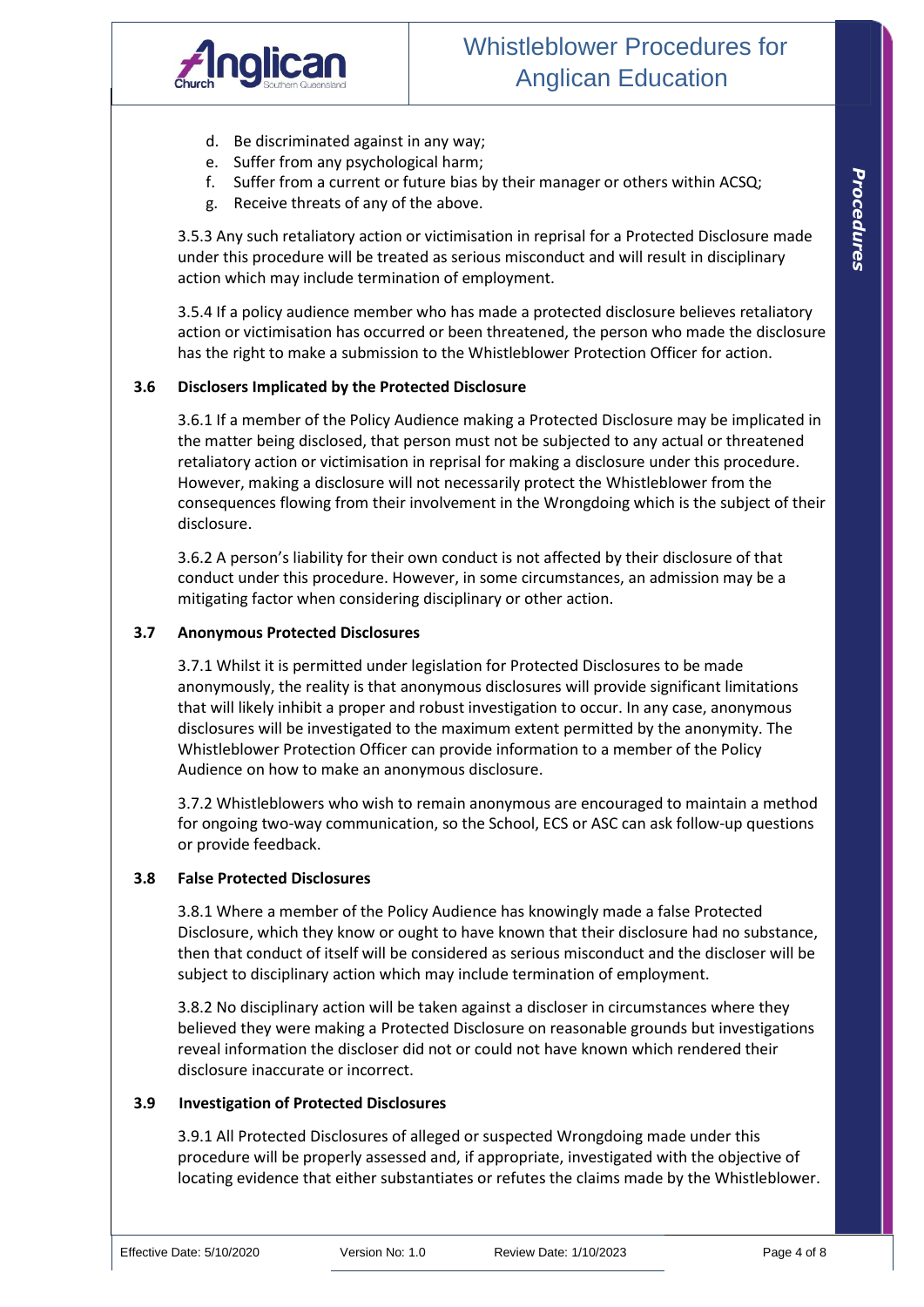

3.9.2 The Eligible Recipient will be responsible for ensuring the proper conduct of the investigation, assisted by Whistleblower Protection Officers and the Executive Director, ASC.

3.9.3 Investigations must be conducted in a fair manner. This means investigations must be independent of the area of operations concerned, the Whistleblower and any person who is the subject of the Protected Disclosure. The investigation will not be conducted by a person who may be the subject of the investigation or has inappropriate links or connections (actual or perceived) to the person(s) or practice(s) under investigation.

3.9.4 An external Investigator, for example, engaged through a legal practitioner, may be used.

#### **3.10 Management of the Person/s Against Whom a Protected Disclosure is Made**

3.10.1 Anglican Schools and ECS recognises that individuals against whom a Protected Disclosure is made must also be supported during the handling and investigation of the disclosure. Reasonable steps will be taken to treat fairly the person who is the subject of a disclosure, particularly during the assessment and investigation process.

3.10.2 Where a person is named by a Whistleblower as being suspected of possible Wrongdoing, but preliminary inquiries determine that the suspicion is baseless or unfounded and that no formal investigation is warranted, then the Whistleblower will be informed of this outcome and the matter closed.

3.10.3 The Eligible Recipient will decide whether or not the person named in the disclosure should be informed that a suspicion had been raised and found to be baseless upon preliminary assessment. This decision will be based on a desire to preserve the integrity of a person so named so as to enable workplace harmony to continue unfettered and to protect the Whistleblower. Where an investigation does not substantiate the disclosure, the results of the investigation and the identity of the person who is the subject of the disclosure must be handled confidentially.

3.10.4 Generally, the Eligible Recipient must ensure that the person who is the subject of any disclosure that is investigated:

- a. is informed as to the substance of the allegations, as soon as practicable;
- b. is given the opportunity to answer the allegations before any investigation is finalised;

c. is informed about the substance of any adverse comments that may be included in any investigation report arising from the investigation before it is finalised; and

d. has his/her defence set out fairly in any investigation report.

3.10.5 Where the allegations in a disclosure have been investigated and the person who is the subject of the disclosure is aware of the allegations or the investigation, the Eligible Recipient must formally advise the person who is the subject of the disclosure of the outcome of the investigation.

#### **3.11 Breach of this Policy and Procedure**

3.11.1 Breaches of the Policy and these Procedure will be treated in accordance with the seriousness of the breach. Such breaches which may result in disciplinary action being taken up to and including termination of employment.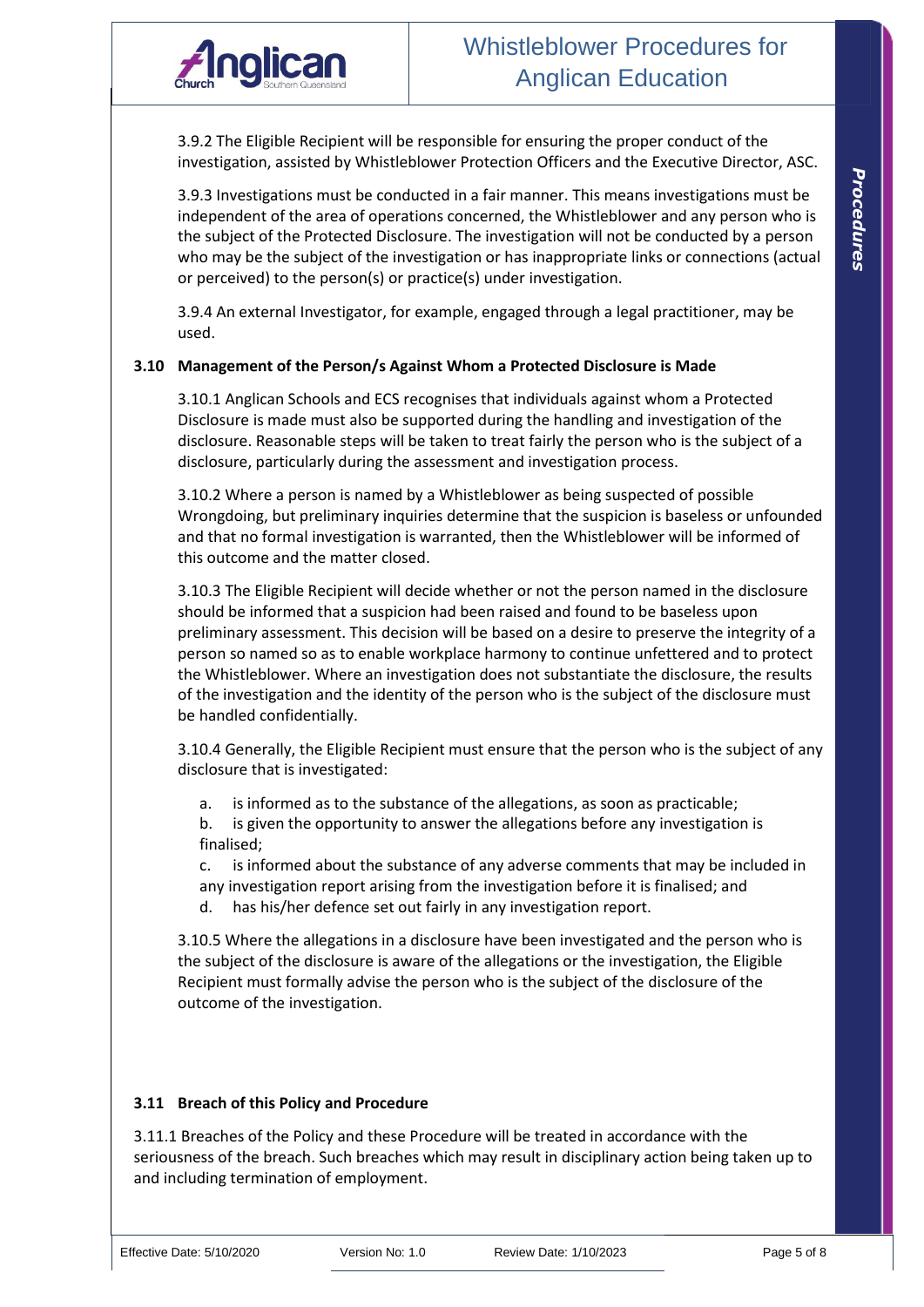#### **3.12 Record keeping**

3.12.1 Written records will be kept about each Protected Disclosure. These will be securely stored.

3.12.2 How the ASC and each School or ECS securely store these records is to be described and attached to these procedures when they are published by each organisation (including on their website).

3.12.3 Other information that is considered as evidence relevant to a Protected Disclosure will also be securely stored.

3.12.4 When information is provided verbally, notes will be taken and stored as a written record.

# 2. External reporting

4.1 In the event a member of the Policy Audience has Reasonable Grounds that the Eligible Recipients detailed in this Procedure are not sufficiently independent, the person can consider contacting the following:

- a. The Non-State School Accreditation Board, as the Regulatory Authority for Schools.
- b. The Department of Education, as the Regulatory Authority for ECS.
- c. The Queensland College of Teachers, for relevant matters related to the conduct of Approved Teachers.
- d. The Queensland Police Service, or Australian Federal Police, for relevant criminal matters.

4.2 Prior to doing so, the person may seek independent legal advice, at their own expense.

## 3. Review

5.1 At least every two years, each School and ECS is also to review the operations of the Whistleblowing Program that is operated through the Policy and Procedures. The review must address the efficacy of the Program and the outcome of this review will be reportable to the ASC; with particular consideration, within the constraints of confidentiality and any other legal restrictions, given to:

- a. the fairness of the investigations undertaken,
- b. the actual consequences of making disclosures for people who made them, and
- c. compliance with the Whistleblowing Policy and Procedure generally.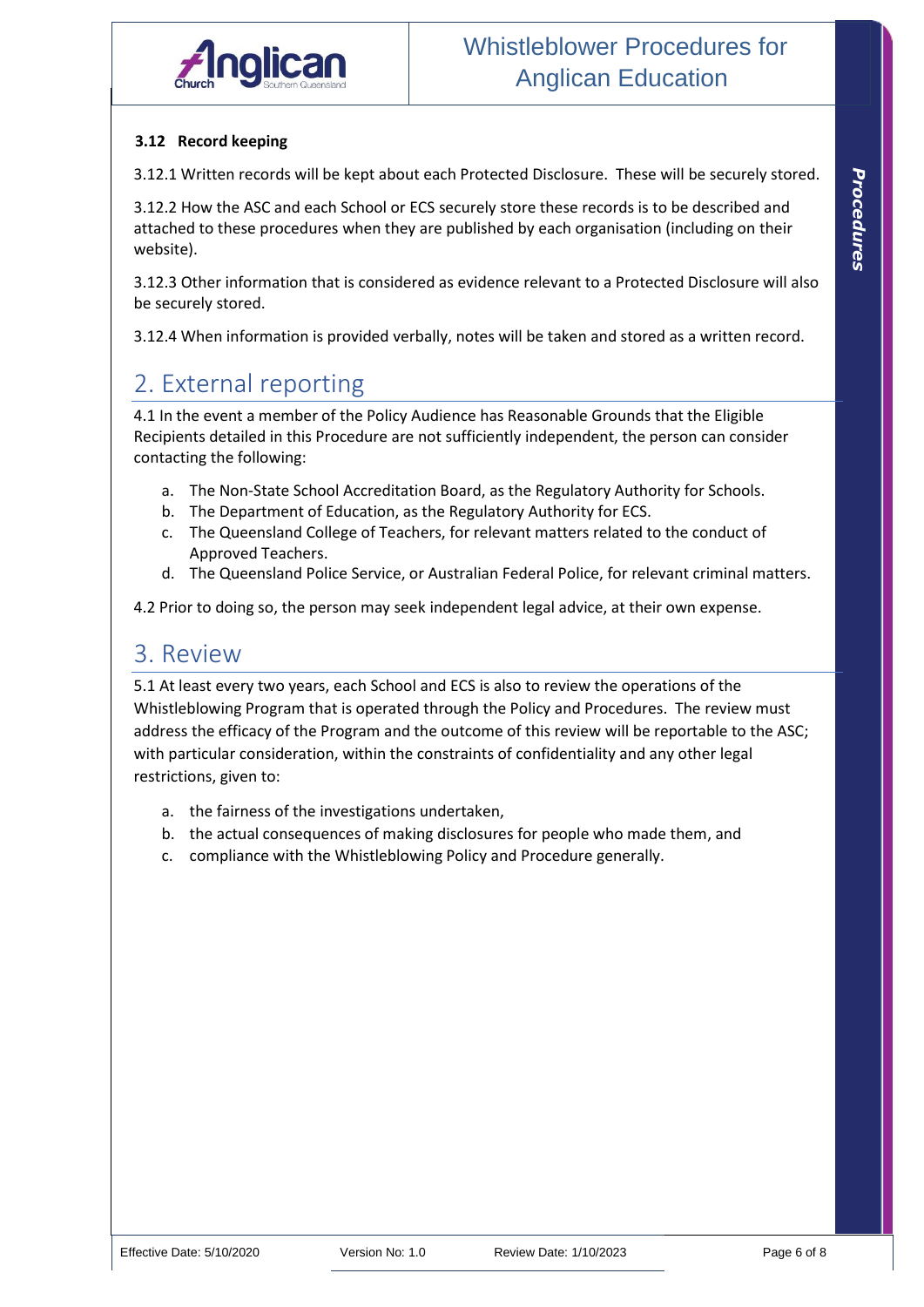

# 4. Administration

6.1 The Policy and these Procedures are **concerned with disclosure of Wrongdoing of a serious nature**, generally where the disclosure is in the **public interest**. The process under this Procedure must not be used for trivial or vexatious matters.

6.2 The Policy and these Procedures are **not intended to replace current or future complaints or performance management policies** related to reporting a workplace grievance or dealing with disciplinary matters related to other conduct or poor performance in the workplace. These latter policies will continue to be available for relevant persons to raise any matter they may have in relation to the School or ECS, relevant person or decisions affecting them (or their child/student).

6.3 The Policy and these Procedures is also **not intended to replace other reporting structures** such as those that would ordinarily be used for dispute resolution, grievance reporting, equal opportunity, discrimination, harassment or bullying except where the issue is of a serious nature and disclosure is in the public interest.

6.4 Whistleblowers will **not be afforded protection** under the Policy or this Procedure for disclosing **personal work-related grievances** unless that grievance includes victimisation because they have made a Protected Disclosure.

6.5 The Policy and these Procedures is **not intended to limit any person's ability to access approved support options**, such as pastoral care through a Chaplin or the aid of an Employee Assistance Program; noting that when a member of the Policy Audience is accessed for support, that person may take action themselves as a Whistleblower.

## 5. Version control

| <b>Version:</b> | Date:      | Document owner:             | Comments: |
|-----------------|------------|-----------------------------|-----------|
| V1.0            | 18/08/2020 | Anglican Schools Commission | Approved  |
|                 |            |                             |           |
|                 |            |                             |           |